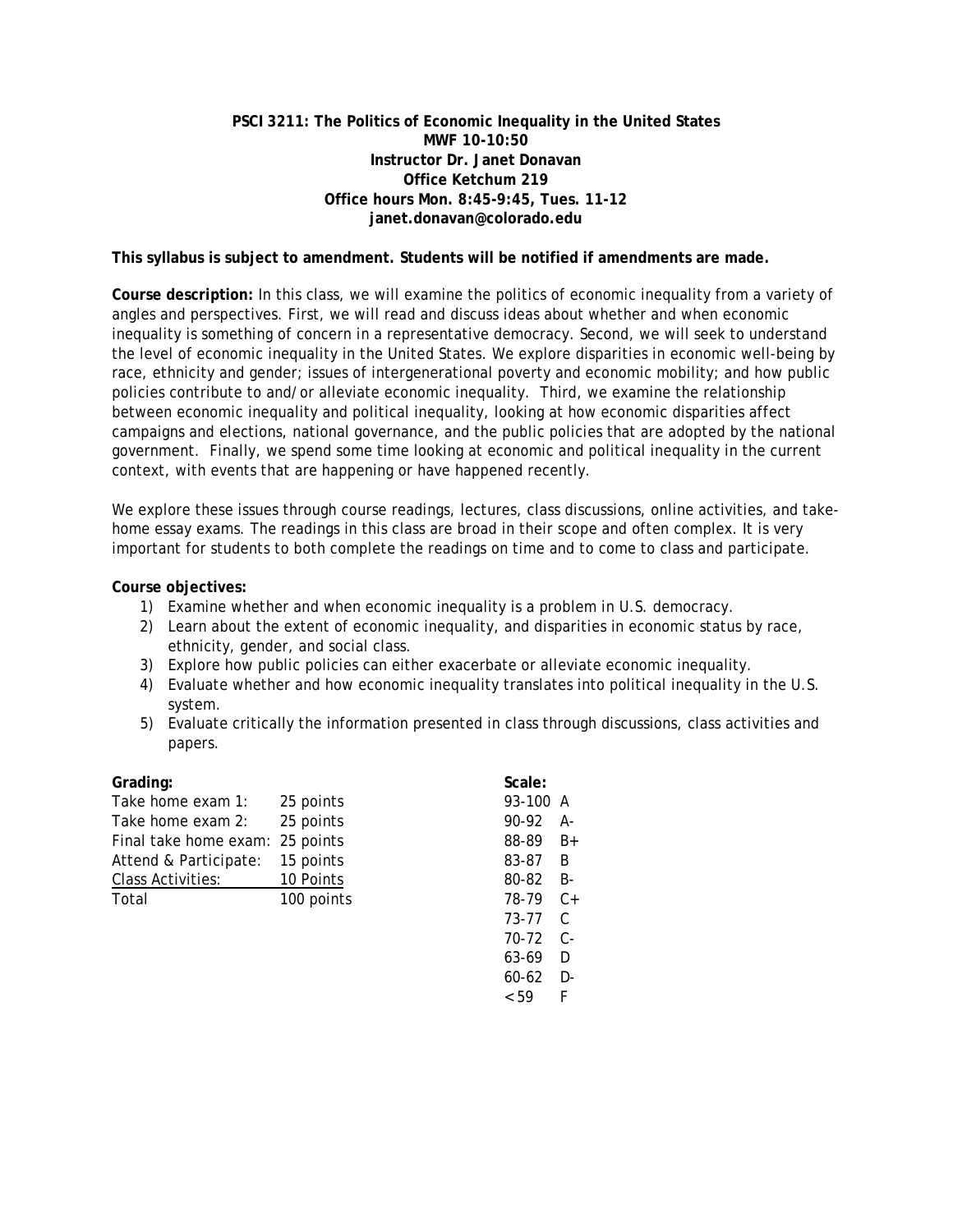**Required Texts:**

Dahl, Robert A. 2001. *How Democratic is the American Constitution?* New Haven: Yale University Press.

- Duncan, Cynthia M. 2015. *Worlds Apart: Poverty and Politics in Rural America.* New Haven: Yale University Press.
- Iverson, Torben and Frances Rosenbluth. (2011). "Women, Work and Politics: The Political Economy of Gender Inequality." New Haven: Yale.
- Jacobs, Lawrence R., Skocpol, Theda. (2005). Inequality in American Democracy: What We Know and What We Need to Learn. Russell Sage Foundation: New York.
- Martin Gilens. Affluence and influence: Economic inequality and political power in America. Princeton University Press, 2012.
- Sen, Amartya. 1992. *Inequality Reexamined (*Cambridge: Harvard University Press.

## **Electronic readings (in addition to required texts) on D2L:**

- Hacker, Jacob S. and Pierson, Paul. (2010). "Winner-Take-All Politics: Public Policy, Political Organization, and the Precipitous Rise of Top Incomes in the United States." Politics & Society 38(2): 152-204.
- Massey, Douglas S. (1990). "American Apartheid: Segregation and the Making of the Underclass." American Journal of Sociology 96(2): 329-357. .
- Schlozman, Kay Lehmann, Sidney Verba, and Henry E. Brady, "Civic Participation and the Equality Problem," in Civic Engagement in American Democracy, ed. Theda Skocpol and Morris P. Fiorina (Washington, D.C.: Brookings Institution, 1999) pp. 427-59.
- Stepan, Alfred and Juan J Linz. Comparative perspectives on inequality and the quality of democracy in the United States. Perspectives on Politics, 9(04):841–856, 2011.
- Pew Research Center. 2011. "Wealth Gaps Rise to Record Highs Between Whites, Blacks, Hispanics." Pew Social & Demographic Trends. [www.pewsocialtrends.org/2011/07/26/wealthgaps-rise-to](http://www.pewsocialtrends.org/2011/07/26/wealthgaps-rise-to-record-highs-between-whites-blacks-hispanics/)[record-highs-between-whites-blacks-hispanics/P](http://www.pewsocialtrends.org/2011/07/26/wealthgaps-rise-to-record-highs-between-whites-blacks-hispanics/)

Additional readings will be added to D2L and to the electronic syllabus

#### **Course requirements:**

**Take home exams:** Students are required to write three 6-8 page, double-spaced, take home exams over the course of the semester. Students will be given a question in class and will have several days to write an exam answering that question, using the readings from the course and any additional readings the student would like to bring in. Sources must be properly cited and exams must include a bibliography (not included in the page total). The question assigned for exams 1 and 2 will be given out three days before the day the paper is due, and we will not have a course meeting on the due date. The question assigned on the final paper will be distributed during week 14 of the semester and is due during (or before) the end of our scheduled final exam time. All exams are due on D2L. Each exam is valued at 25% of the course grade, and each exam is required to be completed to receive a passing grade in the class. Late exams will be penalized at 1 point per day. Extensions will be given only in cases of documented medical or family emergencies, and must be provided in advance if at all possible. More information on the exams will be provided later in the semester.

**Activities:** We will have several in-class and/or online activities over the course of the semester focused on applying the ideas from the course to current events that are occurring. More specific details will be given on each activity closer to the time they occur. Please see the course schedule for the activity dates. Activities are valued at a total of 10 points. Make-ups on activities will only be granted in cases of documented medical or family emergencies.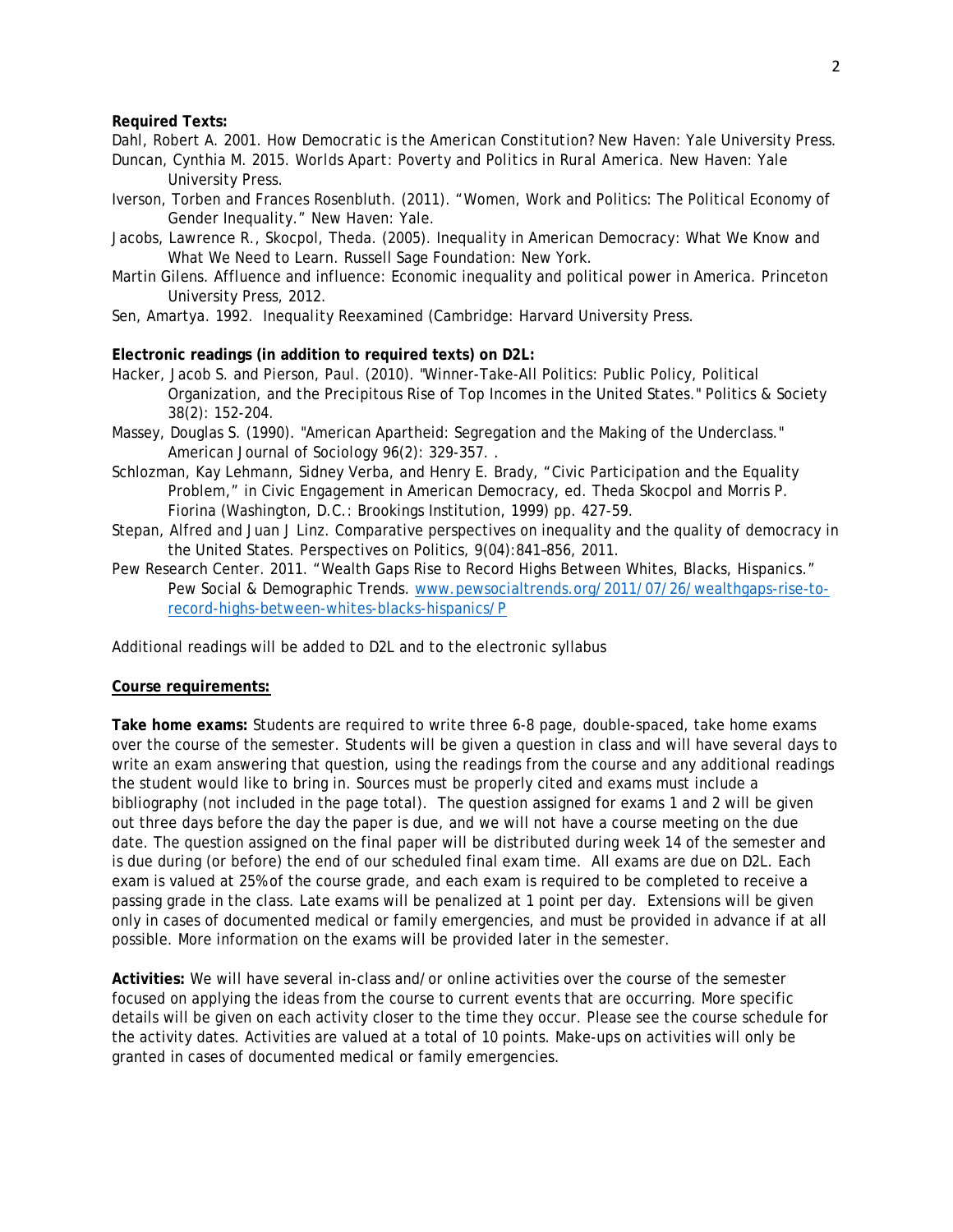**Attendance & Participation**: This class relies on prepared students engaging in discussions on the material to be successful. Therefore, attendance and participation are valued at 15 points of the total grade, or 1 point per week of the semester. Students may miss two classes without excuse or penalty. Any absences beyond that require documentation and are excused at the discretion of the instructor.

## **Course policies:**

**Course communications:** Email is the official mode of communication for the University of Colorado at Boulder. Students are required to regularly check their @colorado.edu email (at least every 48 hours) for updates regarding the course. Students are responsible for receiving any messages sent by the instructor to the class email list, or individually to the student. Students are responsible for ensuring that any email sent by the student to the instructor is received. In addition, students are responsible for checking the D2L site for the course regularly, and for completing any assignments on D2L on time.

**Contacting the Instructor:** Please feel free to contact me with questions about the course. The best ways to reach me are to come by office hours, or to email. You may also call my office phone, but that is a less efficient means of reaching me. I always answer email within 48 hours, so if you do not receive a reply, that means I did not get your email and you should try to contact me again. When addressing me, please address me in person or in email as Janet, Dr. Donavan or Professor Donavan.

**Course Etiquette:** Students are expected to come to class on time and stay the entire time. If it is necessary to come late or leave early, please let me know in advance. If your schedule does not permit you to be on time and in class on a regular basis, please take another course. Students are expected to be respectful of each other and of the instructor; lively debate is encouraged, but personal attacks are prohibited. These guidelines should be obvious, and they will help to make the course a more enjoyable experience for all. For more information on University requirements regarding classroom behavior please see<http://www.colorado.edu/policies/classbehavior.html>and at [http://www.colorado.edu/studentaffairs/judicialaffairs/code.html#student\\_code.](http://www.colorado.edu/studentaffairs/judicialaffairs/code.html#student_code)

**Electronic Devices:** Electronic devices may be used in class for class purposes only. Phones must be put away during class. The use of electronic devices for non-class purposes causes serious disruption in class and affects the learning of other students. Students found using electronic devices for non-class purposes may be prohibited from using them in the future. If device use becomes a problem, devices may be prohibited from class. Students are not permitted to record audio or video within the classroom or during office hours for any reason.

## University Policies:

### ACCOMMODATION FOR DISABILITIES

If you qualify for accommodations because of a disability, please submit your accommodation letter from Disability Services to your faculty member in a timely manner so that your needs can be addressed. Disability Services determines accommodations based on documented disabilities in the academic environment. Information on requesting accommodations is located on the [Disability](http://www.colorado.edu/disabilityservices/students)  [Services website.](http://www.colorado.edu/disabilityservices/students) Contact Disability Services at 303-492-8671 or [dsinfo@colorado.edu](mailto:dsinfo@colorado.edu) for further assistance. If you have a temporary medical condition or injury, see [Temporary Medical Conditions](http://www.colorado.edu/disabilityservices/students/temporary-medical-conditions) under the Students tab on the Disability Services website.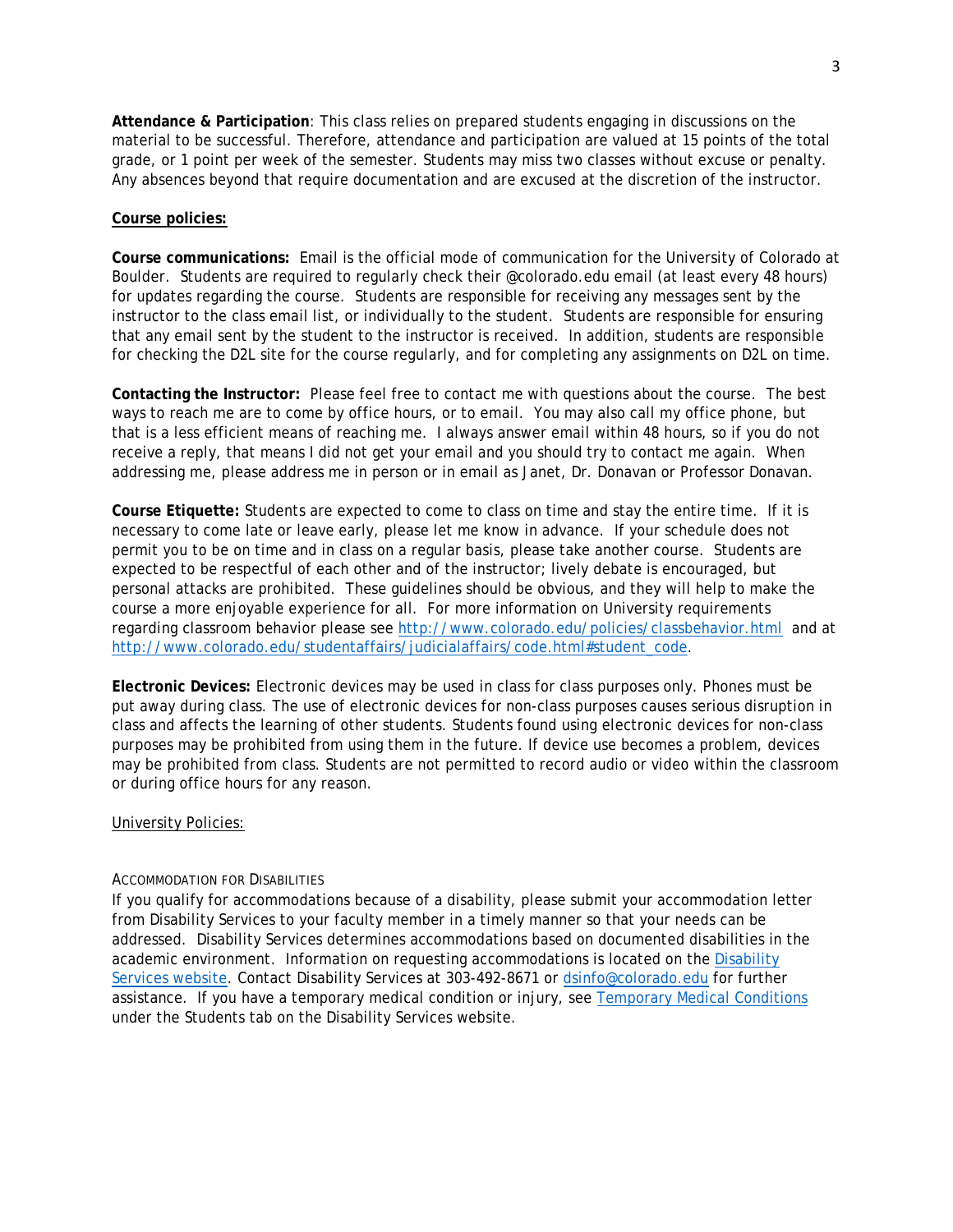## CLASSROOM BEHAVIOR

Students and faculty each have responsibility for maintaining an appropriate learning environment. Those who fail to adhere to such behavioral standards may be subject to discipline. Professional courtesy and sensitivity are especially important with respect to individuals and topics dealing with race, color, national origin, sex, pregnancy, age, disability, creed, religion, sexual orientation, gender identity, gender expression, veteran status, political affiliation or political philosophy. Class rosters are provided to the instructor with the student's legal name. I will gladly honor your request to address you by an alternate name or gender pronoun. Please advise me of this preference early in the semester so that I may make appropriate changes to my records. For more information, see the policies on [classroom behavior](http://www.colorado.edu/policies/student-classroom-and-course-related-behavior) and the [Student Code of Conduct.](http://www.colorado.edu/osccr/)

### HONOR CODE

All students enrolled in a University of Colorado Boulder course are responsible for knowing and adhering to the Honor Code. Violations of the policy may include: plagiarism, cheating, fabrication, lying, bribery, threat, unauthorized access to academic materials, clicker fraud, submitting the same or similar work in more than one course without permission from all course instructors involved, and aiding academic dishonesty. All incidents of academic misconduct will be reported to the Honor Code [\(honor@colorado.edu\)](mailto:honor@colorado.edu); 303-492-5550). Students who are found responsible for violating the academic integrity policy will be subject to nonacademic sanctions from the Honor Code as well as academic sanctions from the faculty member. Additional information regarding the Honor Code academic integrity policy can be found at the [Honor Code Office website.](https://www.colorado.edu/osccr/honor-code)

#### SEXUAL MISCONDUCT, DISCRIMINATION, HARASSMENT AND/OR RELATED RETALIATION

The University of Colorado Boulder (CU Boulder) is committed to fostering a positive and welcoming learning, working, and living environment. CU Boulder will not tolerate acts of sexual misconduct (including sexual assault, exploitation, harassment, dating or domestic violence, and stalking), discrimination, and harassment by members of our community. Individuals who believe they have been subject to misconduct or retaliatory actions for reporting a concern should contact the Office of Institutional Equity and Compliance (OIEC) at 303-492-2127 or cureport@colorado.edu. Information about the OIEC, university policies, [anonymous reporting,](https://cuboulder.qualtrics.com/jfe/form/SV_0PnqVK4kkIJIZnf) and the campus resources can be found on the [OIEC website.](http://www.colorado.edu/institutionalequity/)

Please know that faculty and instructors have a responsibility to inform OIEC when made aware of incidents of sexual misconduct, discrimination, harassment and/or related retaliation, to ensure that individuals impacted receive information about options for reporting and support resources.

## RELIGIOUS HOLIDAYS

Campus policy regarding religious observances requires that faculty make every effort to deal reasonably and fairly with all students who, because of religious obligations, have conflicts with scheduled exams, assignments or required attendance. In this class, students should contact the instructor within the first two weeks of the semester to make any needed accommodations.

See the [campus policy regarding religious observances](http://www.colorado.edu/policies/observance-religious-holidays-and-absences-classes-andor-exams) for full details.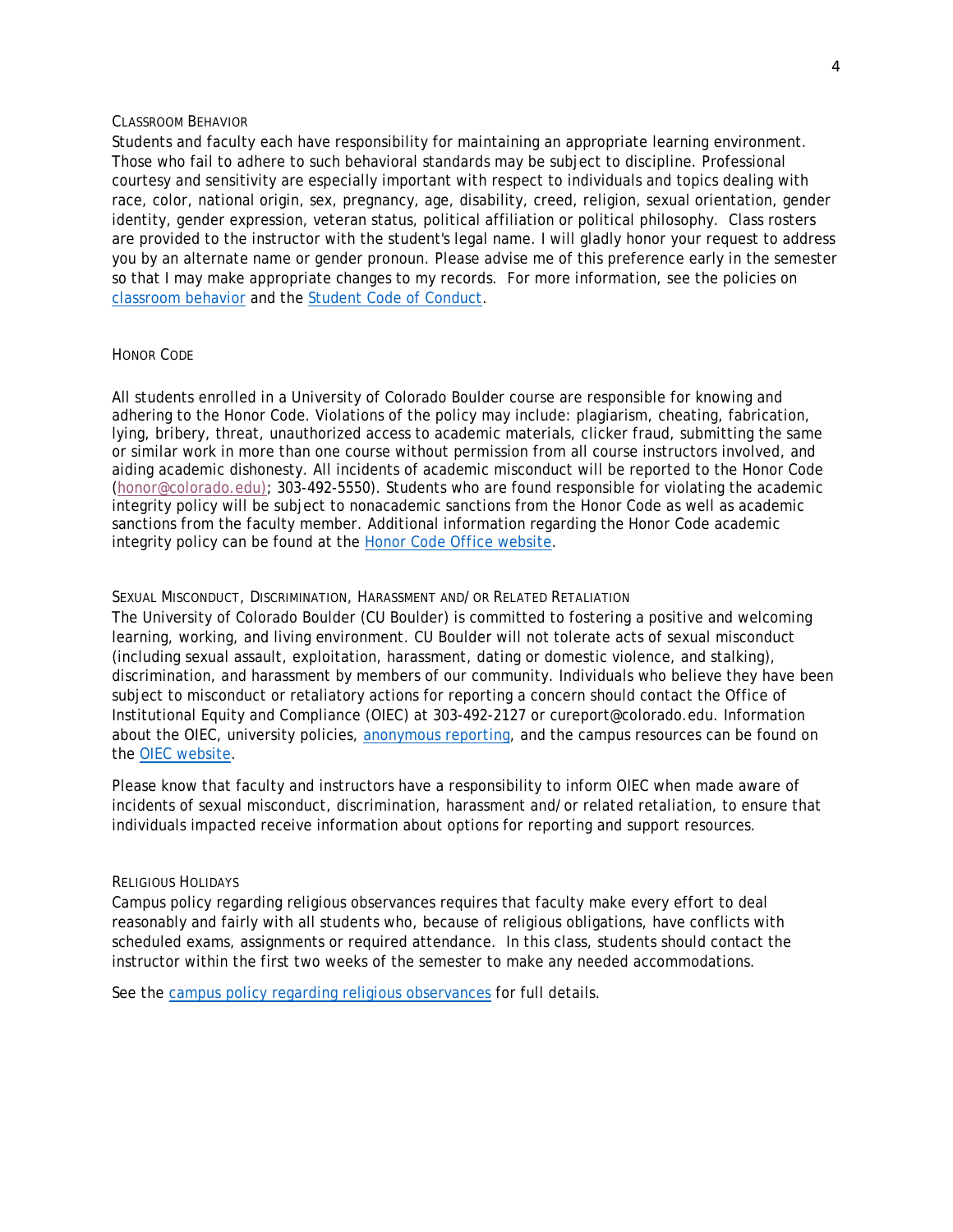Reading schedule (all readings are to be completed before class on the date assigned):

Week 1: August 27-31 Mon: Introduction to the course *Section 1: What is inequality? What roles does inequality play in a democracy?* Weds: Brainstorming about inequality Fri: Inequality and democratic theory in comparative perspective Readings: Sen, chapters 1-4 Week 2: September 3-7 Mon: LABOR DAY, NO CLASS Weds: Inequality and democratic theory in comparative perspective (cont.) Readings: Sen, chapter 5-8 Fri: Inequality and democratic theory in comparative perspective (cont.) Readings: Sen, chapter 9, Stepan & Linz reading on D2L Week 3: September 10-14 Mon: Inequality and democratic theory: The US Constitution Readings: Dahl, chapters 1-4 Weds: Inequality and democratic theory: The US Constitution Readings: Dahl, chapters 5-8; First paper topic distributed Fri: Activity: Thinking about the role of inequality in American democracy More information TBA, valued at 2 points Week 4: September 17-21 Mon: No class meeting, midterm exam one due by 8pm on D2L *Section 2: How much economic inequality is there in the United States? What roles do governmental policies play in creating and alleviating economic inequality?* Weds: Examining the numbers and brainstorming what we know about economic inequality Readings: Pew Research Center reading on D2L, additional readings may be assigned Fri: Race and economic inequality Readings: Massey reading on D2L, additional readings may be assigned Week 5: September 24-28 Mon: Race and economic inequality (cont.) Readings: TBA on D2L Weds: Gender and economic inequality Readings: Iverson & Rosenbluth, chapters 1-2 Fri: Gender and economic inequality (cont.) Readings: Iverson & Rosenbluth, chapters 3-4 Week 6: October 1-5 Mon: Gender & economic inequality (cont.) Readings: Iverson & Rosenbluth, chapters 5-7 Weds: Intergenerational poverty and public policy

Readings: Duncan, forwards, preface and chapter 1

Fri: Intergenerational poverty and public policy (cont.)

Readings: Duncan, chapter 2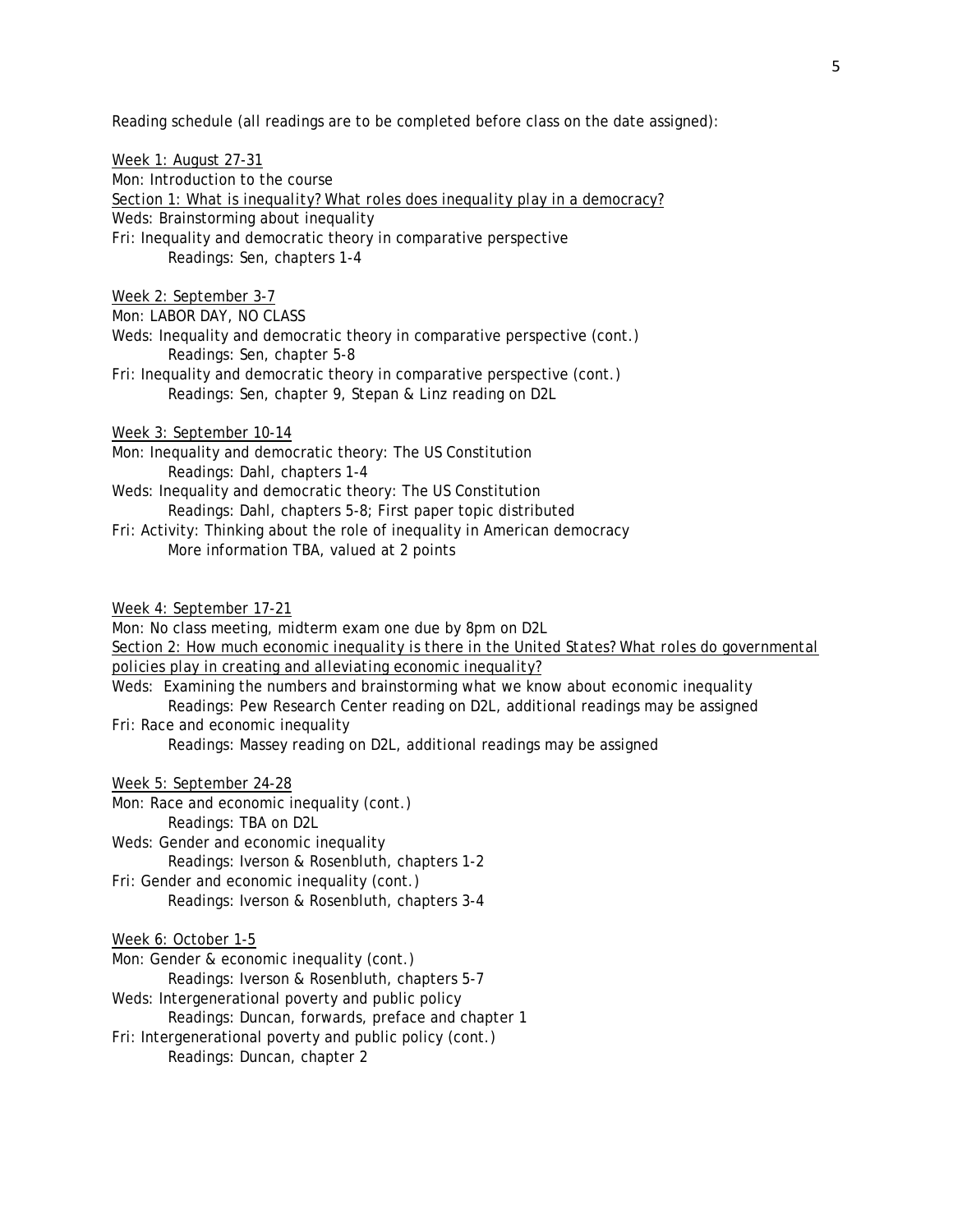Week 7: October 8-12 Mon: Intergenerational poverty and public policy (cont.) Readings: Duncan, chapter 3 Weds: Intergenerational poverty and public policy (cont.) Readings: Duncan, chapter 4; Second paper topic distributed Fri: Activity: Identifying public policies that contribute to inequality More information TBA, valued at 2 points Week 8: October 15-19 Mon: No class meeting, paper two due by 8pm on D2L *Section 3: What are the relationships between economic and political equality/inequality?* Weds: Inequality and democracy Readings: Lawrence & Skocpol, chapters 1 Friday: Inequality and democracy (cont.) Readings: Lawrence & Skocpol, chapter 2 Week 9: October 22-26 Mon: Inequality and democracy (cont.) Readings: Lawrence & Skocpol, chapter 3 Weds: Inequality and democracy (cont.) Readings: Lawrence & Skocpol, chapter 4 Fri: Inequality and democracy (cont.) Readings: Lawrence & Skocpol, chapter 5 Week 10: October 29-November 2 Mon: Inequality and civic participation Readings: Schlozman, et al, on D2L Weds: Wealth and political organization Readings: Hacker & Pierson on D2L Fri: Activity on D2L: Finding & sharing sources about current issues related to inequality in the US More information TBA, valued at 2 points (no class meeting) Week 11: November 5-9 Mon: Activity on D2L: Finding & sharing sources about current issues related to inequality in the US More information TBA, valued at 2 points (no class meeting) Weds: Economic inequality & political power Readings: Gilens, chapters 1-2 Fri: Economic inequality & political power Readings: Gilens, chapters 3-4 Week 12: November 12-16 Mon: Economic inequality & political power Readings: Gilens, chapters 5-6 Weds: Economic inequality & political power Readings: Gilens, chapters 7-8 Fri: Drawing conclusions: what do we know and what don't we know about inequality?

Fall break and Thanksgiving, no class meetings 11/19-11/23